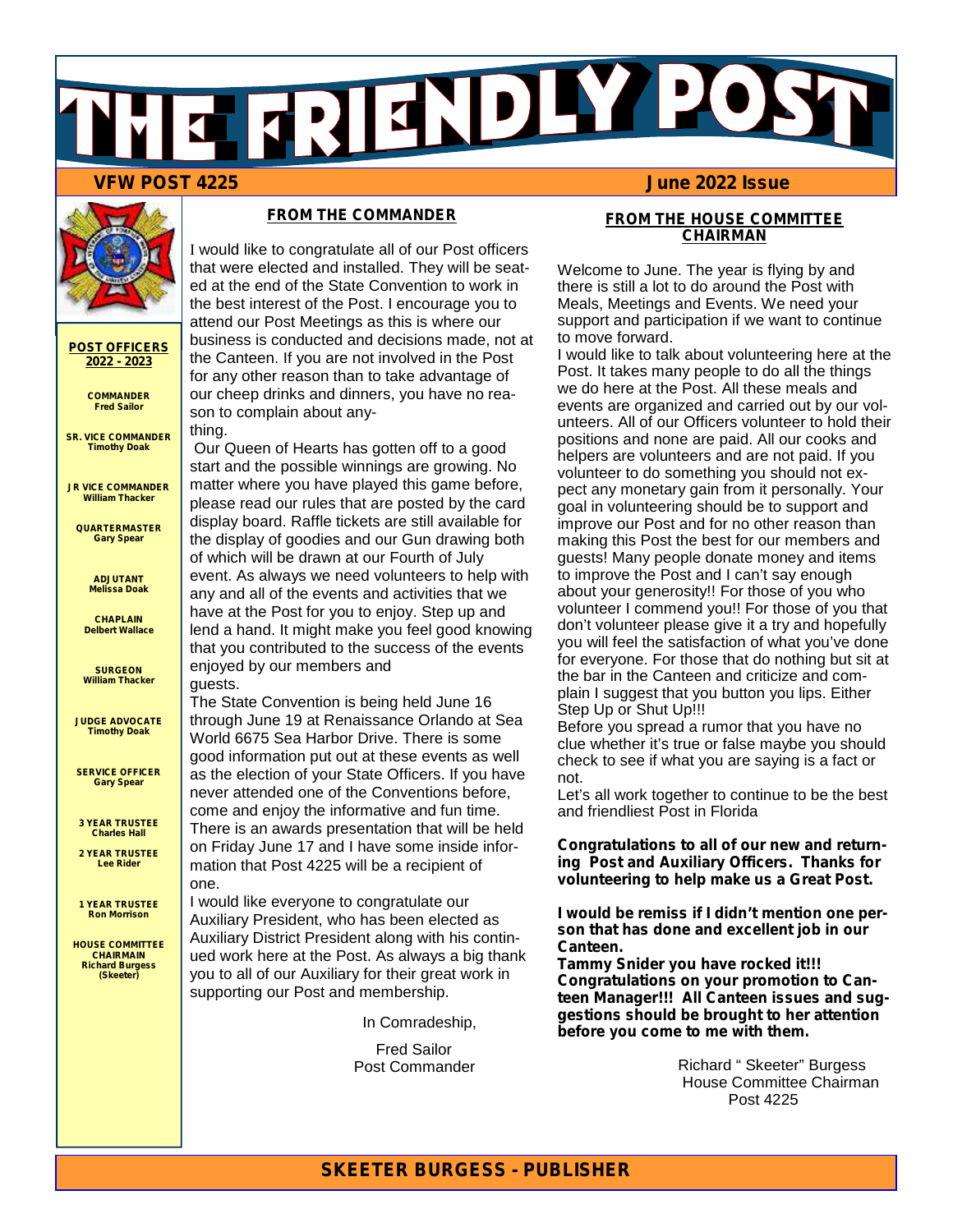

#### **AUXILIARY OFFICERS 2022—2023**

**PRESIDENT Todd Sailor**

**SR. VICE PRESIDENT John Kerr**

**JR. VICE PRESIDENT Dave Richards**

> **SECRETARY Tom Skouras**

**TREASURER Linda Kerr**

**CHAPLAIN Tammy Snider**

**CONDUCTRESS Dayle McCleary**

> **GUARD Sean Kerr**

**3 YEAR TRUSTEE Jim McCleary**

**2 YEAR TRUSTEE Richard Keiser**

**1 YEAR TRUSTEE Cheryl Hudman**

> **HISTORIAN Jonna Sailor**

**PATRIOTIC INSTRUCTOR Laura Nickels**

#### **FROM THE AUXILIARY PRESIDENT**

It is June and the summer heat is here. I hope that everyone enjoyed our Memorial Day festivities. I want to thank everyone who helped and participated. May was a busy month with our elections at both the Post and District levels.

I want to thank everyone for their confidence and support in electing me President of our Auxiliary and of the District as well. It is because of you that we are successful.

June is going to be another busy month with our meals and meeting. Please come in and support both, and the canteen is especially going to need us more over the next couple of months, with several of our people leaving for the summer. So please do all that you can to come in, and enjoy our Post, after all it is you that makes the difference.

We have our Department Convention this month starting on Thursday June 16<sup>th</sup> thru Sunday June 19<sup>th</sup>. .

Held at the Renaissance Orlando at Sea World. Awards will be presented on Friday and elections will be on Sunday, so I hope to see y'all there.

Meals and events will follow their normal schedules this month. Please join us for some good food and lots of fun.

**\*Remember to stay hydrated and take breaks in the shade or A/C, these next few months.**

Todd Sailor

President

VFW Post 4225 Auxiliary

#### **FROM THE CANTEEN MANAGER**

First, I would like to thank all of the patrons and family that has been here through the transition of employees. I would personally like to welcome Amy Kenward to this amazing family. Please come in and support all the new and existing Bartenders. We all work very hard on lunches and help to bring people in.

The meatloaf, auxiliary meals and the fish dinners are doing very well and all the support and volunteers are greatly appreciated!! I am aware that for a few months it was very difficult trying to find help, now we have enough but we will always take applications, always good to have back ups.

Due to myself moving up to canteen manager, it will help to take a lot of pressure and load off of Skeeter. Please do not talk to Skeeter about anything dealing with the canteen, please see me. We will be throwing a lot at the house committee for new ideas to help revenue. A suggestion box will be set out for anyone that has an idea, please feel free to give a suggestion and it will be addressed through the proper channels.

Let's keep this momentum going and let's show them how much we support and appreciate all of our sacrifices.

With great blessings, Tammy Snider Canteen Manager and bartender

#### **FROM THE CHAPLAIN**

History;

D-Day, Allied invasion of Europe, June 6th 1944. U.S. Army founded 1775. Pledge of Allegiance 1944. Korean War began 1950.

Flag Day June 14th.

The Flag Day Ceremony at Post 10 American Legion, Everyone is invited.

When you stand and salute or hold your hand over your heart for our flag let us remember That over one million six hundred thousand Americans fought and died under that flag that we may live in this " One nation under God".

Have a safe and happy June. Keep these Comrades and Sisters in your prayers:

Ron Morrison Jean Morrison Celeste Newell Jonathan Perez Carolyn Boles Carol Koert Andy Murphy. Richard Kieser ( AAA Wayne )



Luv Ya All Wally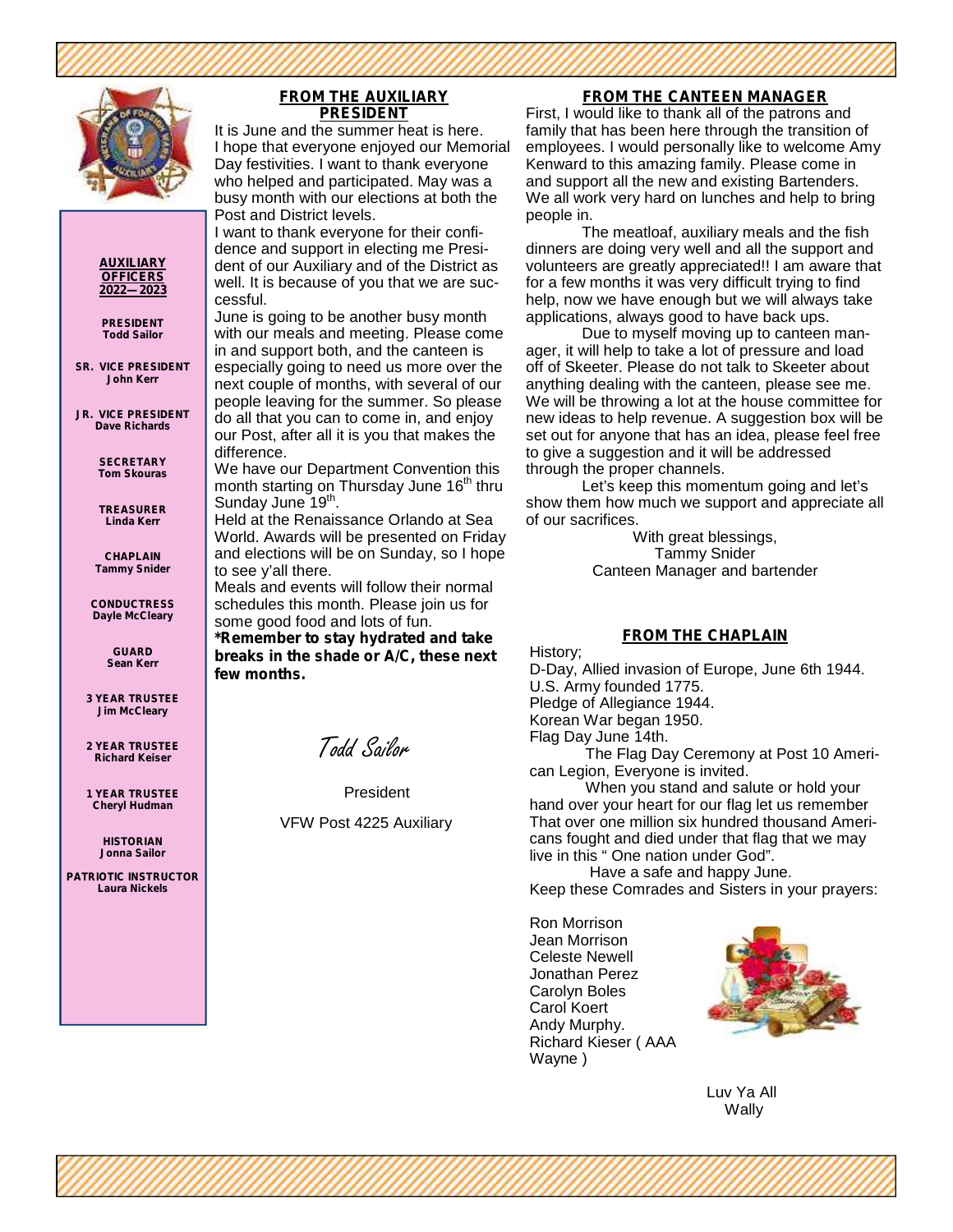



**HOURS OF OPERATION**<br>**SDAY—SUNDAY** 10 am—8 pm  $\tt TUESDAY—SUMDAY$ **407-507-3894**

GIN GROV Sogether

#### **BOOSTERS**

Linda Kerr Tammy Snider

#### **IN MEMORY OF**

**Nov. 2021** Gary Spear Robin Krewson Wendie Nicholson Fred Sailor Wendie Nicholson in Memory of her Husband Thomas Nicholson and their son Blake Nicholson. Robin Krewson in Memory of

Michael O'Dowd and Bryon Beise

Sherry Harlan in Memory of Connie Parrish and Judy Sultan

Skeeter Burgess in Memory of Bernie Mc Donald

Wally Wallace in memory of his wife Cruz Maria ( Mary ) Wallace



**If you wish to commemorate a loved one, please give the information to the bartender with the full name of the person who is commemorating and the full name of the person you wish to commemorate.**

**WE NEED BOOSTERS**

**If you would like to become a Booster, please give your name & \$10 fee per year to one of the Bartenders. Your Booster is good for 1 year from the date above you name.**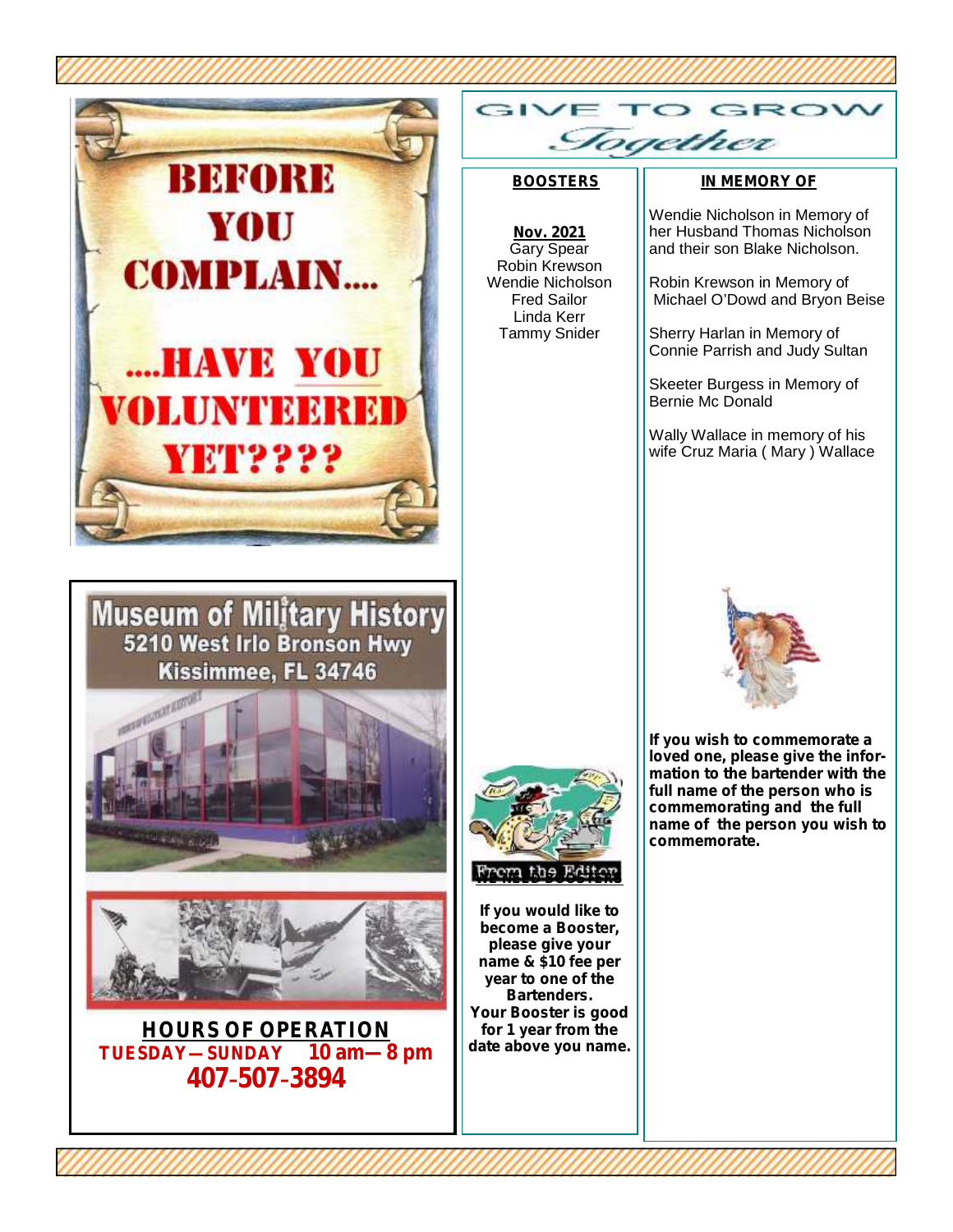#### JUNE 2022 MEALS



**Come Join us for** our **Friday Fish Fry** June 10th and 24th 4:30 p.m. until 7 p.m. (or mitil whenever sold out.)

**Fried Fish or Fried Shrimp** or **Chicken Tenders** 

All meals include **French Fries, Cole Slaw** & Hush Puppies \$10.00 The Best Dang Fish in town!!!!

**VFW Auxiliary Dinner** Saturday, Jun. 4th, 2021 4:30-7pm

**Meatloaf Mashed Potatoes** Veggie **Roll & Butter** \$10.00 Karaoke by John Kerr @ 7pm



**Post 4225 Auxiliary Dinner Sat. June 18th, 2022** 4:30pm -7pm or until we run out

<u>KKKKKKKKKKK</u>

**Bake Pasia with Neat Sance Salad Garlic Bread** 

\$10.00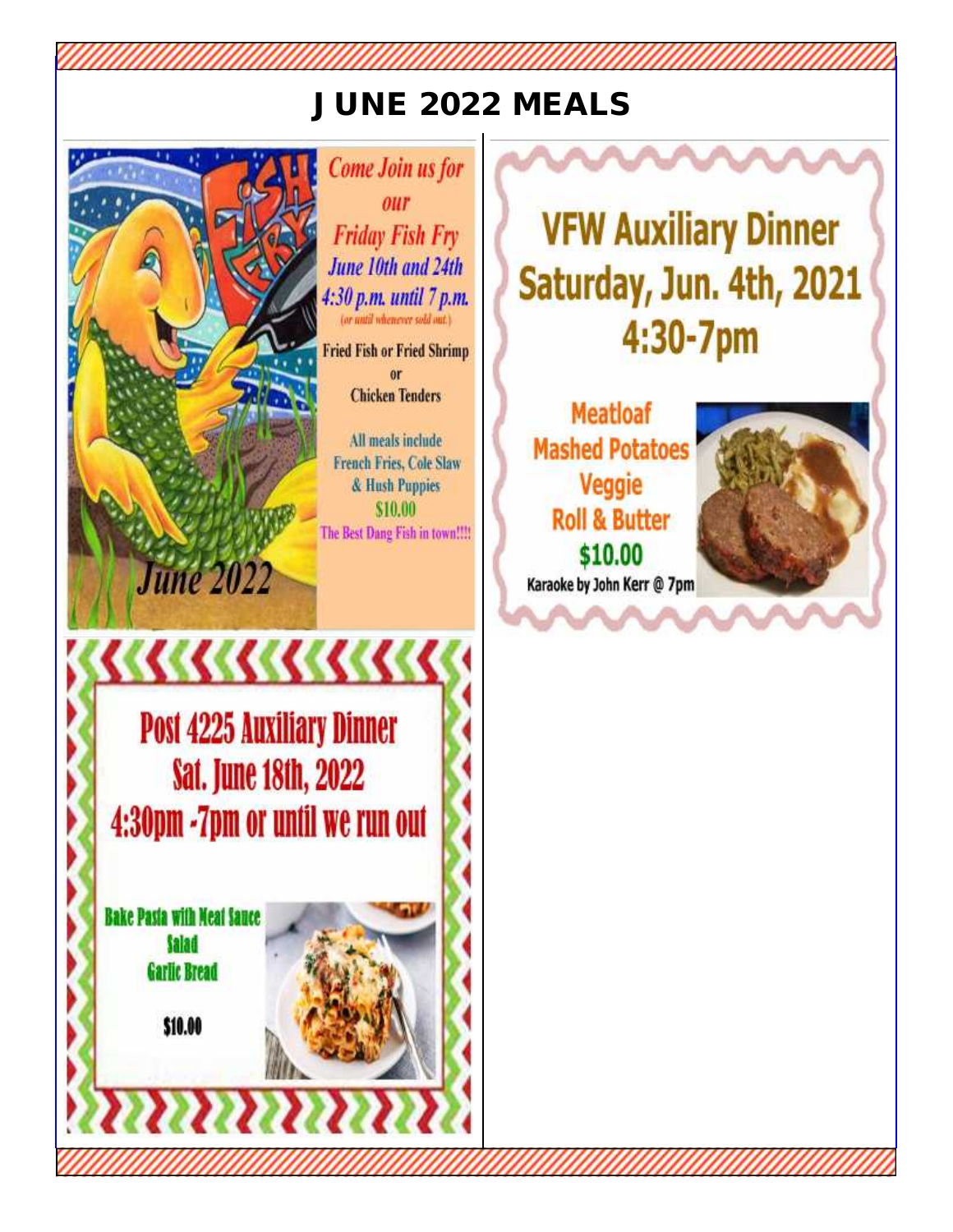### **RAFFLES & NEW WEEKLY EVENTS**



#### VFW Post 4225 Gun Raffle Drawing to be held July 4th 2022  $@$  4:30pm **Tickets \$5.00 Donation each**

1st Prize Benelli 12 gauge Tactical Shot Gun

2nd Prize Smith & Wesson 38 Spl +P 642



Winner must pick up the weapon at the Armories Gun Shop Winners Name must be on the winning ticket to receive the Weapon Winners Name on ticket must be able to pass a background check

Sponsored by the Armories Kissimmee

#### July 4th Summer Raffle

Seafood Boiler / Turkey **Fryer** 3 Ltr. Oak Whiskey Keg Drink Glasses Cooking Condiments and **More** 

#### \$5.00 for 8 Tickets

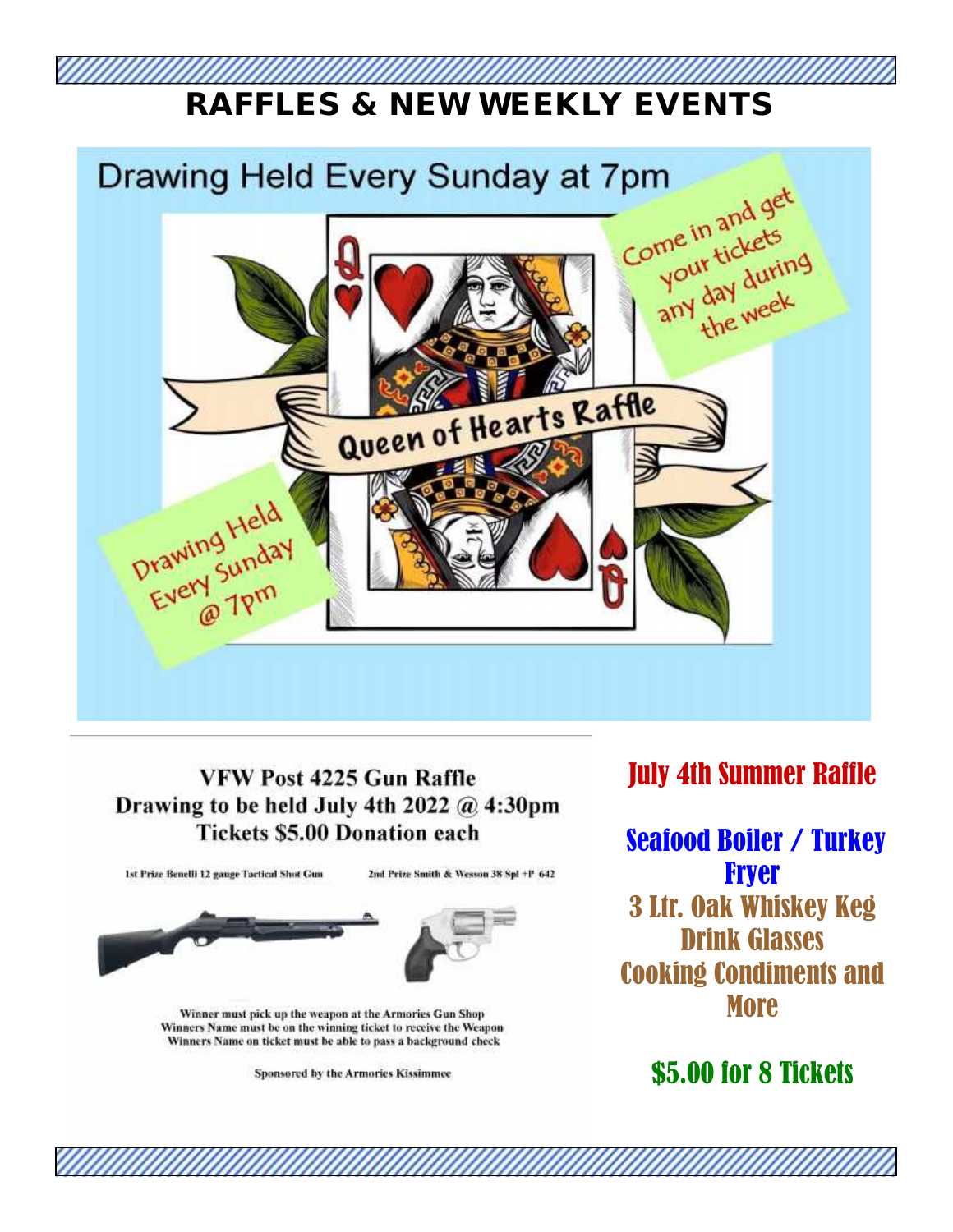#### **JUNE 2022 EVENTS & NOTICES**

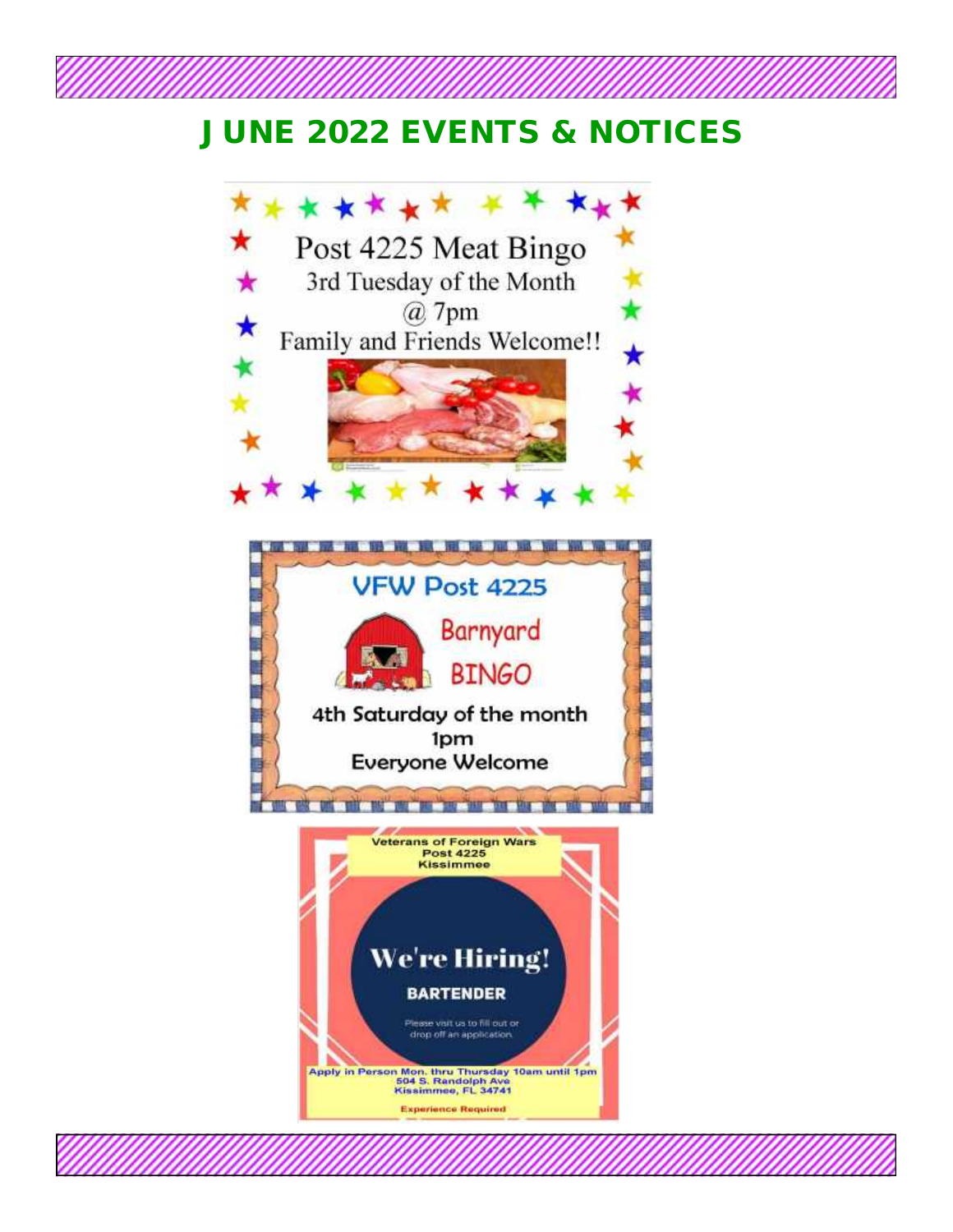## DUR BUSINESS FRIEN

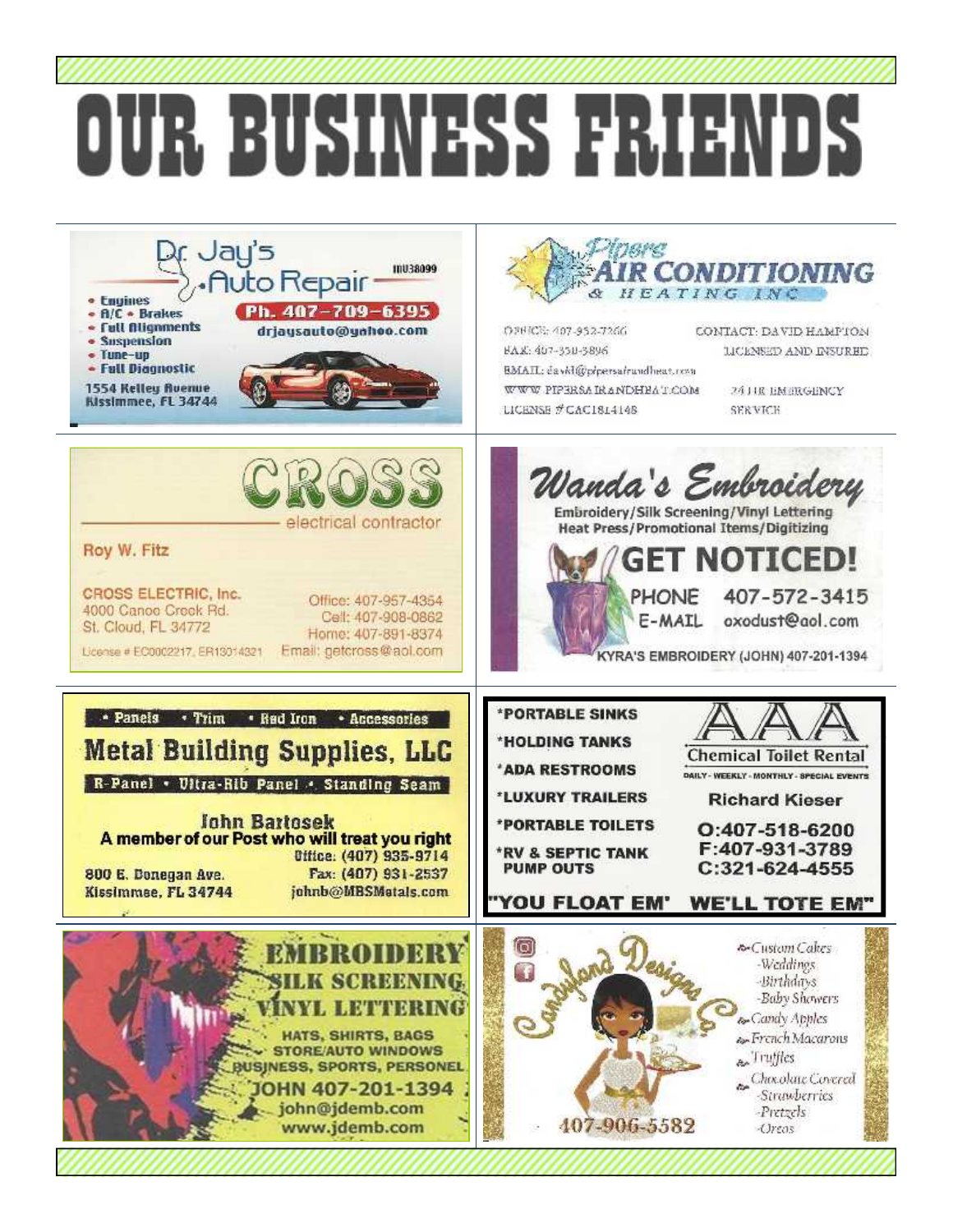

**KISSIMMEE MEMORIAL VFW POST 4225 504 S RANDOLPH AVE KISSIMMEE, FL 34741-4173** PHONE: 407-847-7855



#### FUNERAL HOMES | CEMETERY | CREMATORY **SINCE 1958**

We've been earning the trust and respect of Central Florida Communities since 1958. We now look forward to extending the same unsurpassed service to Poinciana as well as the surrounding communities with our new funeral home in Poinciana.

All Military Personnel, Veterans and Spouses Receive a 10% Discount on all Funeral Services and Merchandise

Funeral Services ~ Cremation Options ~ Advance Planning Arrangements Se habla español

Serving Central Florida for over 50 years by offering thoughtful, caring and compassionate services and support.

> 2000 3th Street • St. Cloud, FL 34769 407-957-2511 (24 hours)

1717 Old Boggy Creek Road • Kissimmee, FL 34744 407-847-2494 (24 hours)

Poinciana Chapel • 3175 Pleasant Hill Road • Poinciana, FL 34746 407-931-4811 (24 hours)

www.OsceolaMemGds.com